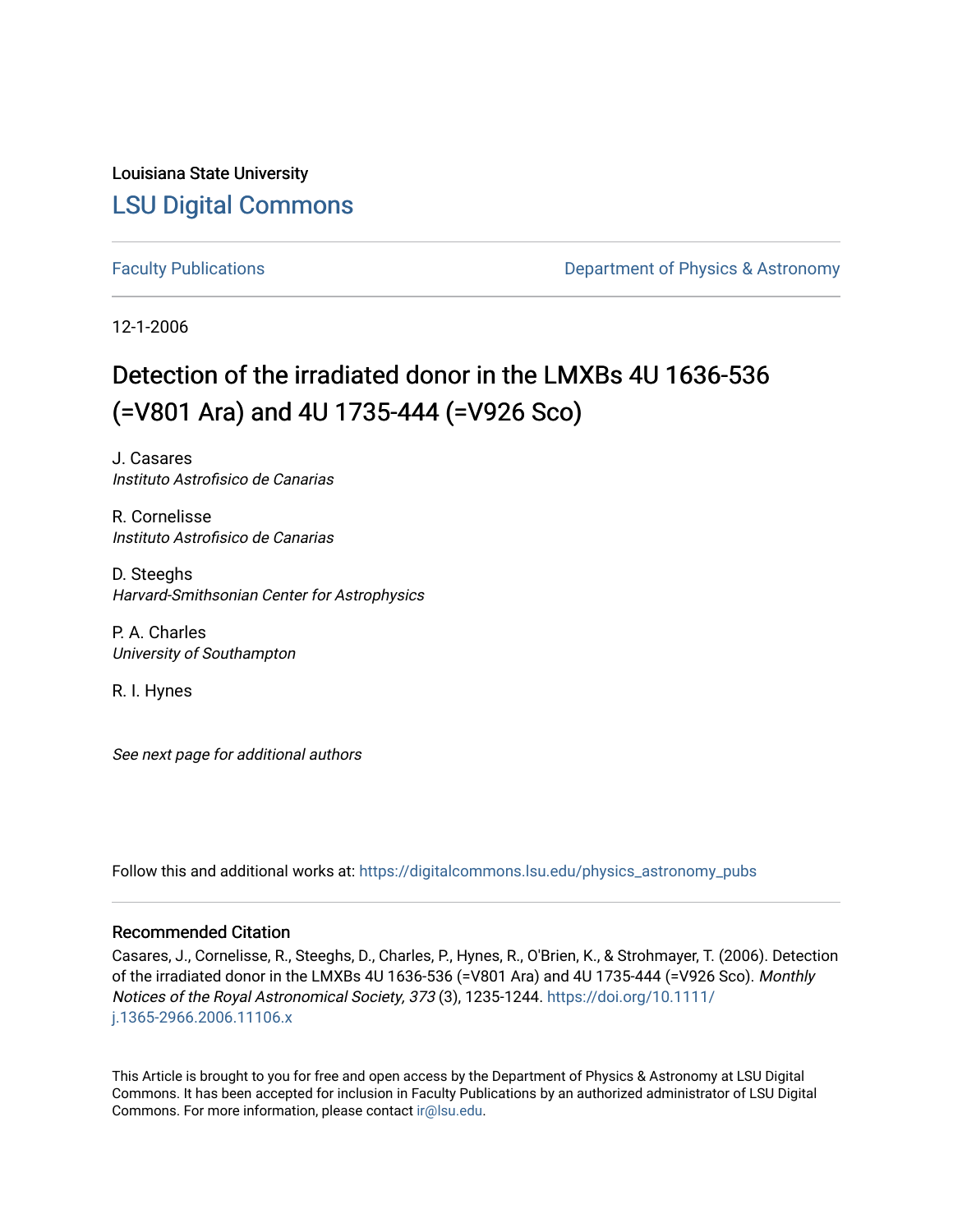### Authors

J. Casares, R. Cornelisse, D. Steeghs, P. A. Charles, R. I. Hynes, K. O'Brien, and T. E. Strohmayer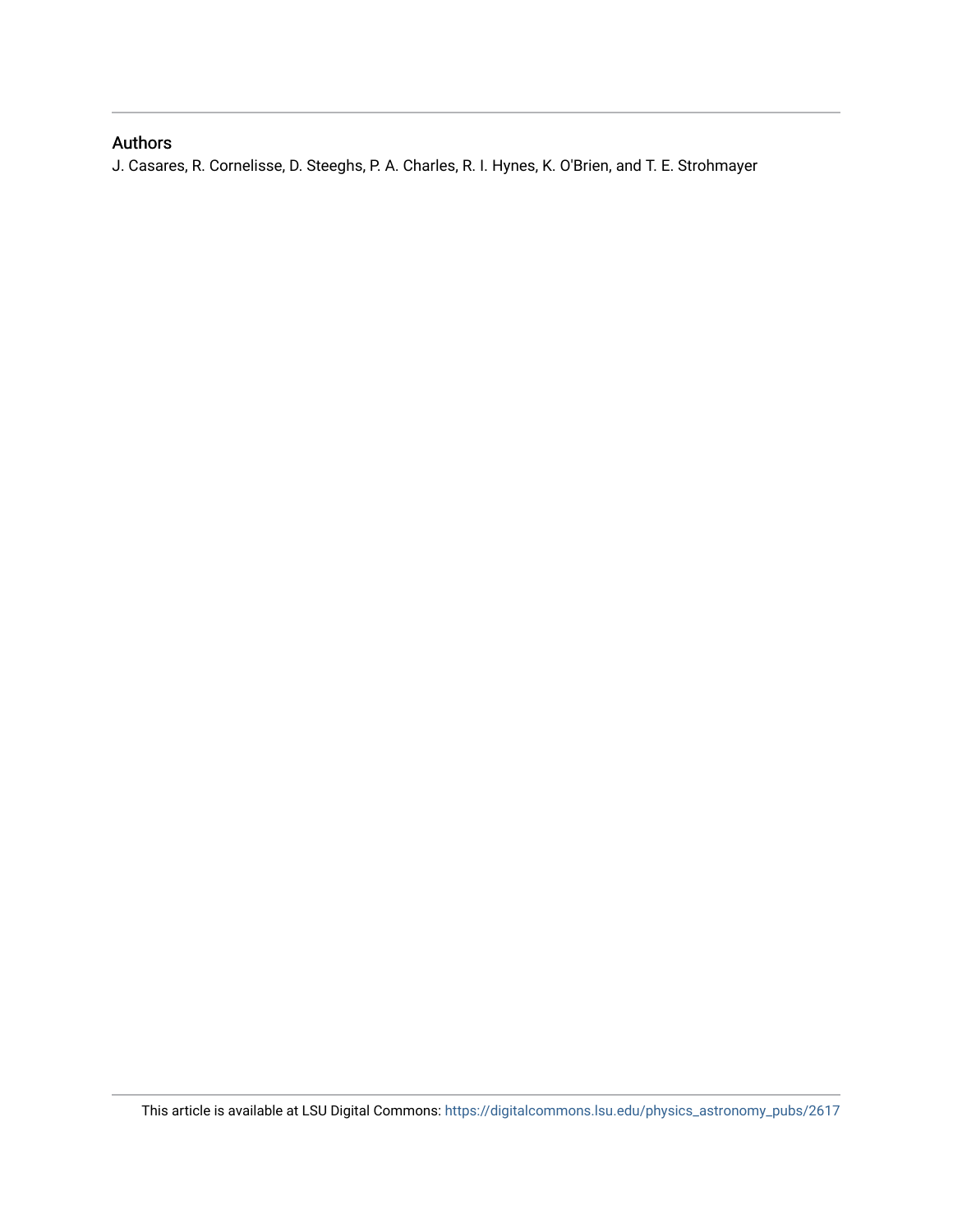## **Detection of the irradiated donor in the LMXBs 4U 1636-536 (=V801 Ara) and 4U 1735-444 (=V926 Sco)**

J. Casares,<sup>1\*</sup> R. Cornelisse,<sup>1,2\*</sup> D. Steeghs,<sup>3\*</sup> P. A. Charles,<sup>2,4\*</sup> R. I. Hynes,<sup>5\*</sup> K. O'Brien<sup>6\*</sup> and T. E. Strohmayer<sup>7\*</sup>

<sup>1</sup>*Instituto de Astrof´ısica de Canarias, 38200 La Laguna, Tenerife, Spain*

<sup>2</sup>*School of Physics & Astronomy, University of Southampton, Southampton SO17 1BJ*

Accepted 2006 September 26. Received 2006 September 25; in original form 2006 May 18

#### **ABSTRACT**

Phase-resolved VLT spectroscopy of the bursting low-mass X-ray binaries 4U 1636-536/V801 Ara and 4U 1735-444/V926 Sco is presented. Doppler images of the N III  $\lambda$ 4640 Bowen transition reveal compact spots which we attribute to fluorescent emission from the donor star and enable us to define a new set of *spectroscopic* ephemerides. We measure  $K_{\text{em}} = 277 \pm$ 22 and 226  $\pm$  22 km s<sup>-1</sup> from the N III spots in V801 Ara and V926 Sco, respectively, which represent strict lower limits to the radial velocity semi-amplitude of the donor stars. Our new ephemerides provide confirmation that light-curve maxima in V801 Ara and likely V926 Sco occur at superior conjunction of the donor star and hence photometric modulation is caused by the visibility of the X-ray heated donor. The velocities of He  $II$   $\lambda$ 4686 and the broad Bowen blend are strongly modulated with the orbital period, with phasing supporting emission dominated by the disc bulge. In addition, a reanalysis of burst oscillations in V801 Ara, using our spectroscopic  $T_0$ , leads to  $K_1 = 90-113$  km s<sup>-1</sup>. We also estimate the *K*-corrections for all possible disc flaring angles and present the first dynamical constraints on the masses of these X-ray bursters. These are  $K_2 = 360 \pm 74$  km s<sup>-1</sup>,  $f(M) = 0.76 \pm 0.47$  M<sub> $\odot$ </sub> and  $q = 0.21 - 0.34$ for V801 Ara and  $K_2 = 298 \pm 83 \text{ km s}^{-1}$ ,  $f(M) = 0.53 \pm 0.44 \text{ M}$  and  $q = 0.05{\text -}0.41$  for V926 Sco. Disc flaring angles  $\alpha \geq 12^\circ$  and  $q \simeq 0.26-0.34$  are favoured for V801 Ara whereas the lack of *K*<sup>1</sup> constraint for V926 Sco prevents tight constraints on this system. Although both binaries seem to have intermediate inclinations, the larger equivalent width of the narrow N III line in V801 Ara at phase 0.5 relative to phase 0 suggests that it has the higher inclination of the two.

**Key words:** accretion, accretion discs – binaries: close – stars: individual: V801 Ara – stars: individual: V926 Sco – X-rays: binaries.

#### **1 INTRODUCTION**

Low-mass X-ray binaries (LMXBs) are interacting binaries where a low-mass donor transfers matter on to a neutron star or black hole. 4U 1636-536 (=V801 Ara) and 4U 1735-444 (=V926 Sco) are among the optically brighter members in the class of *persistent* LMXBs, characterized by  $L_x \simeq 10^{37-38}$  erg s<sup>-1</sup> and blue spectra with weak high-excitation emission lines (mainly He II λ4686 and the CIII/N III Bowen blend at  $λ4640$ ). They also share similar properties: they are both atoll sources (as based on the pattern traced in X-ray colour–colour diagrams, see e.g. Hasinger & van der Klis 1989) with frequent burst activity and short orbital periods (3.80 and 4.65 h, respectively) revealed through optical photometry (Pedersen, van Paradijs & Lewin 1981; Corbet et al. 1986). Their light curves display shallow sinusoidal modulations which have been interpreted as due to the geometrically varying visibility of the irradiated donor star (e.g. van Paradijs, van der Klis & Pedersen 1988). Therefore, the photometric maxima supposedly define orbital phase 0.5 i.e. inferior conjunction of the compact object. Note, however, that this

<sup>3</sup>*Harvard–Smithsonian Centre for Astrophysics, Cambridge, MA 02138, USA*

<sup>4</sup>*South African Astronomical Observatory, PO Box 9, Observatory 7935, South Africa*

<sup>5</sup>*Department of Physics and Astronomy, 202 Nicholson Hall, Lousiana State, Baton Rouge, LA 70803, USA*

<sup>6</sup>*European Southern Observatory, Casilla 19001, Santiago 19, Chile*

<sup>7</sup>*Laboratory for High Energy Astrophysics, NASA Goddard Space Flight Centre, Greenbelt, MD 20771, USA*

<sup>-</sup>E-mail: jcv@iac.es (JC); cornelis@astro.soton.ac.uk (RC); dsteeghs@ head.cfa.harvard.edu (DS); pac@saao.ac.za (PAC); rih@phys.lsu.edu (RIH); kobrien@eso.org (KOB); stroh@clarence.gsfc.nasa.gov (TES)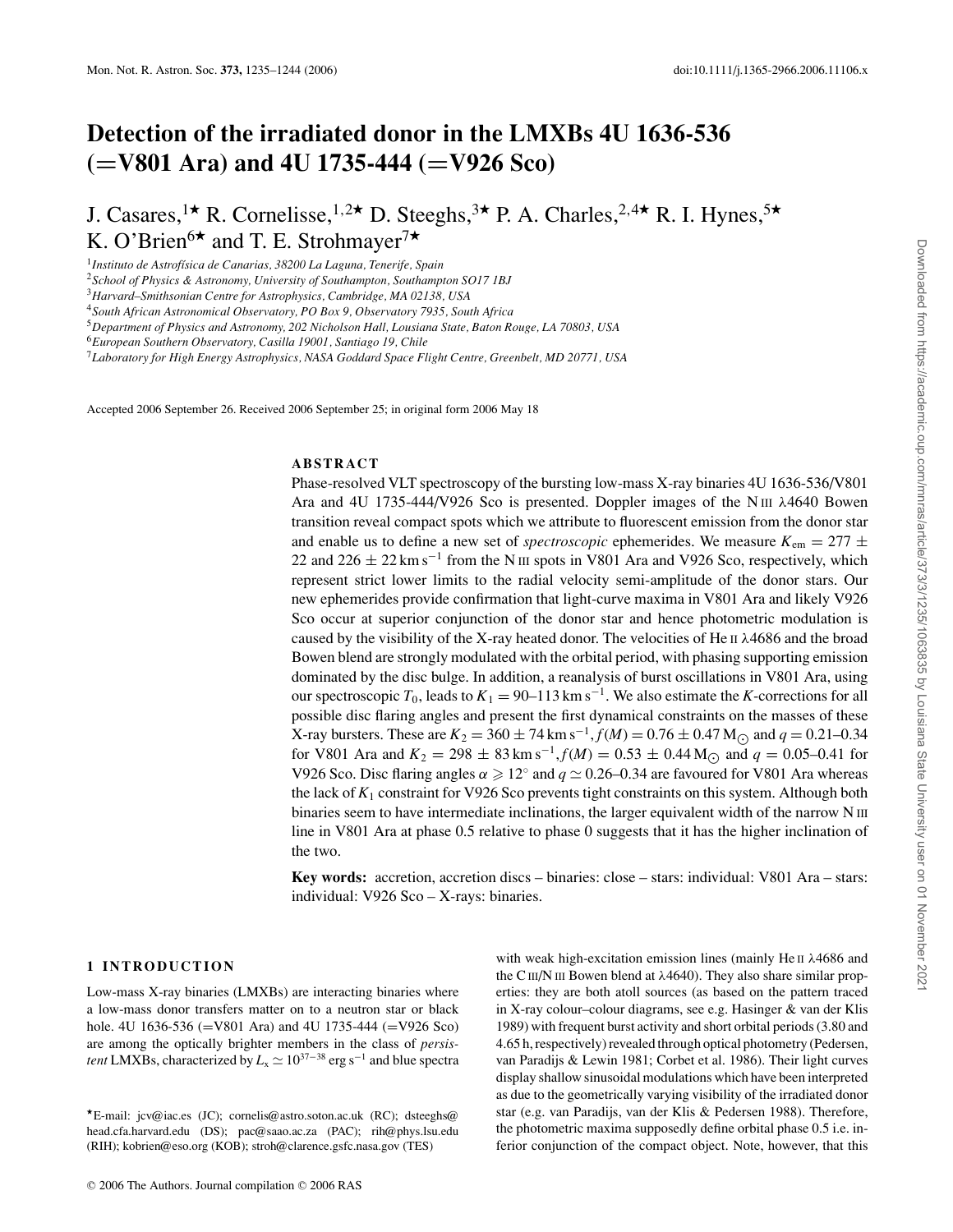assumption requires confirmation because photometric maxima can sometimes be associated with asymmetries in the disc structure such as the visibility of the irradiated inner disc bulge at phase ∼0.3 (e.g. 4U 1822-371 Hellier & Mason 1989) or superhump activity (see Haswell et al. 2001).

Only a few spectroscopic studies have been presented on these two binaries up to now. For example, Smale & Corbet (1991) report  $H\alpha$ spectroscopy of V926 Sco showing that the line core is dominated by emission from the disc bulge or splash region where the gas stream interacts with the outer disc rim. On the other hand, Augusteijn et al. (1998) (A98 hereafter) presented radial velocity curves of He II λ4686 and the Bowen blend at λ4640 for both V926 Sco and V801 Ara. They concluded that these high-excitation lines are also tracing the motion of the disc bulge.

V801 Ara is particularly remarkable since it is one of only 14 bursters where 'burst oscillations' (i.e. nearly coherent highfrequency pulsations) have been detected during several thermonuclear X-ray bursts (Giles et al. 2002, G02 hereafter). Furthermore, a train of burst oscillations was also discovered in a 13 min interval during a 'superburst', showing a frequency drift which has been interpreted as the orbital motion of the neutron star (Strohmayer  $\&$ Markwardt 2002, SM02 hereafter). By fitting the frequency evolution with a circular orbit SM02 constrained the radial velocity amplitude of the neutron star to the range  $90 < K_1 < 175$  km s<sup>-1</sup>. These constraints on  $K_1$  will be readdressed and improved in this paper. Further constraints on the system parameters and the component masses, however, require dynamical information on the donor star which, unfortunately, is normally overwhelmed by the optical emission from the X-ray irradiated disc.

A new indirect method to extract dynamical information from donor stars in persistent LMXBs was proposed by Steeghs & Casares (2002) (SC02 hereafter). They detected narrow high-excitation emission lines from the irradiated surface of the donor star in Sco X-1 which led to the first determination of its radial velocity curve and mass function. These lines are strongest in the Bowen blend, a combination of C III and N III lines which are powered by photoionization and fluorescence (respectively) due to UV photons arising from the hot inner disc (McClintock, Canizares & Tarter 1975). This technique has been amply confirmed by subsequent studies of the eclipsing accretion disc corona (ADC) and X-ray pulsar 4U 1822-371 (Casares et al. 2003), the black hole soft X-ray transient GX 339-4 during its 2002 outburst (Hynes et al. 2003) and Aql X-1 during its 2004 outburst (Cornelisse et al. 2006).

In this paper, we apply this method to the X-ray bursters 4U 1636-536 (=V801 Ara) and 4U 1735-444 (=V926 Sco) and present the first detection of the donor stars in these two LMXBs. This paper is organized as follows. Section 2 summarizes the observation details and data reduction. The average spectra and main emissionline parameters are presented in Section 3, with multi-Gaussian deconvolution of the Bowen blend. In Section 4, we analyse the radial velocities and orbital variability of the strong Bowen blend and He II λ4686 emission lines. Estimates of the systemic velocities are obtained through the double-Gaussian technique applied to the wings of the He II line. Using these systemic velocities, we compute Doppler tomograms of He II λ4686 and the Bowen fluorescence N III λ4640 which are presented in Section 5. The N III maps display evidence of irradiated emission from the donor star, which is used to refine the absolute phasing and systemic velocities. Finally, in Section 6 we provide an improved determination of  $K_1$ for V801 Ara and present our constraints on the masses in the two binaries.

#### **2 OBSERVATIONS AND DATA REDUCTION**

V801 Ara and V926 Sco were observed on the nights of 2003 June 23 and 25 using the FORS2 Spectrograph attached to the 8.2-m Yepun Telescope (UT4) at the Observatorio Monte Paranal (ESO). A total of 42 spectra of 600s of V801 Ara and 102 exposures of 200s of V926 Sco were obtained with the R1400V holographic grating, covering a complete orbital cycle per night for each target. We used a 0.7-arcsec slit width which rendered a wavelength coverage of λλ4514-5815 at 70 km s<sup> $-1$ </sup> [full width at half-maximum (FWHM)] resolution, as measured from Gaussian fits to the arc lines. The seeing was variable between 0.6 and 1.2 arcsec during our run. The flux standard Feige 110 was also observed with the same instrumental configuration to correct for the instrumental response of the detector.

The images were de-biased and flat-fielded, and the spectra subsequently extracted using conventional optimal extraction techniques in order to optimize the signal-to-noise ratio of the output spectra (Horne 1986). A He–Ne–Hg–Cd comparison lamp image was obtained in daytime to provide the wavelength calibration scale. This was obtained by a fourth-order polynomial fit to 19 lines, resulting in a dispersion of 0.64 Å pix<sup>-1</sup> and rms scatter <0.05 Å. Instrumental flexure was monitored through cross-correlation between the sky spectra and was found to be very small, always within 14 km s<sup>-1</sup> (0.4 pix.) on each night. These velocity drifts were removed from each individual spectrum, and the zero-point of the final wavelength scale was established from the position of the strong OI  $\lambda$ 5577.338 skyline. All the spectra were calibrated in flux using observations of the flux standard Feige 110. However, due to light loss caused by our narrow slit and variable seeing conditions, our flux calibration is only accurate to ∼50 per cent.

#### **3 AVERAGE SPECTRA AND EMISSION-LINE PARAMETERS**

Fig. 1 presents the average spectra of V801 Ara and V926 Sco in  $f_{\lambda}$ flux units. They show a blue continuum with broad high-excitation emission lines of He II λ4686, λ5411, the Bowen blend at λλ4630-50 and Hβ, which are typical of X-ray active LMXBs. Possible HeI lines at  $\lambda$ 4922 and  $\lambda$ 5015 are also identified but these are significantly weaker. Table 1 summarizes the FWHM, EW and centroid  $\lambda_c$  of the main emission lines obtained through simple Gaussian fits. We note that the average spectra (including the line strengths) look very similar to those presented by A98, which seems to imply that there has been no large, long-term variations between the two



**Figure 1.** Summed spectra of V801 Ara and V926 Sco with the principal emission lines indicated.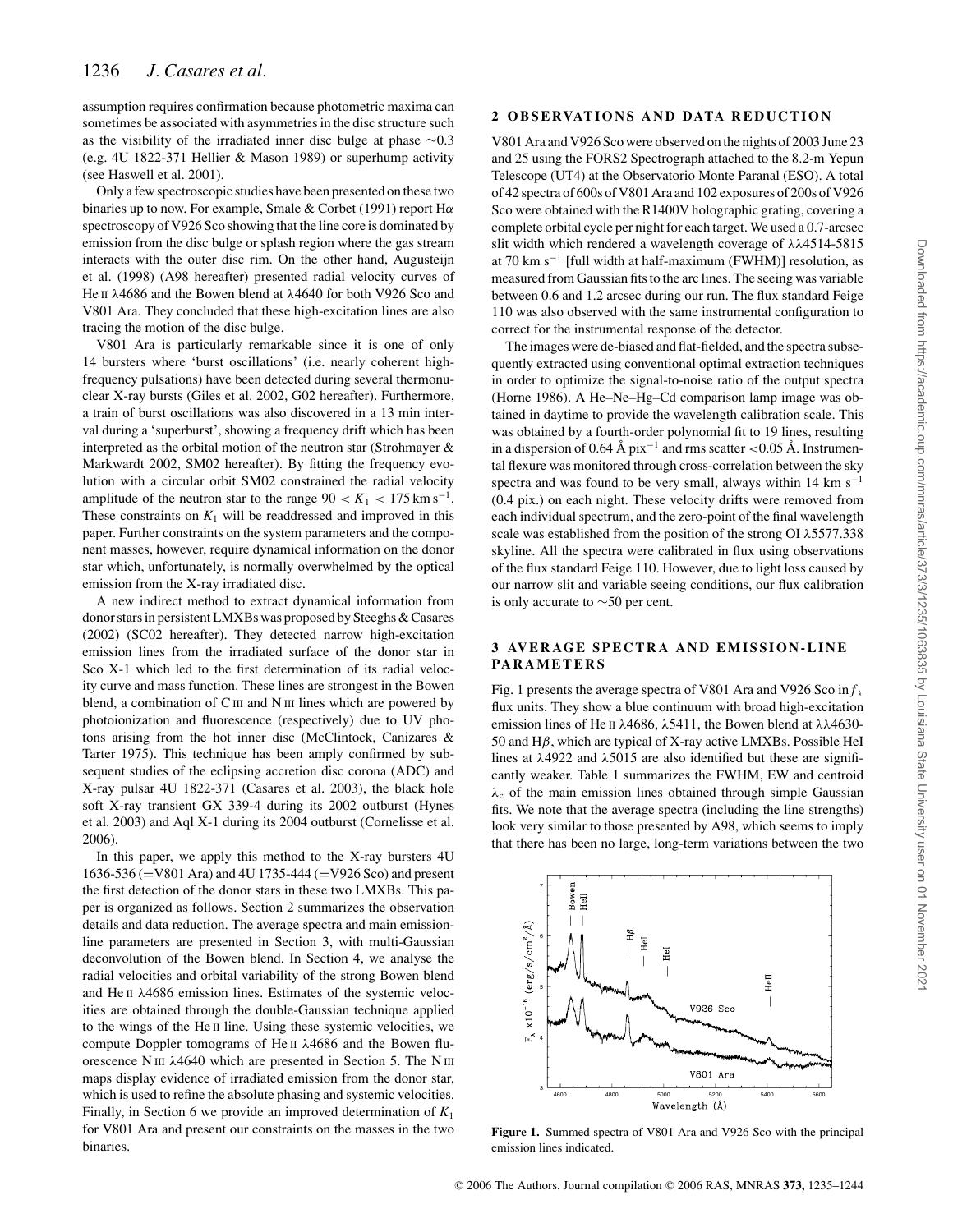**Table 1.** Emission-line parameters.

| Line                    | <b>FWHM</b>   | EW              | Centroid         | $\Delta V$    |  |
|-------------------------|---------------|-----------------|------------------|---------------|--|
|                         | $(km s^{-1})$ | $\rm(\AA)$      | $(\AA)$          | $(km s^{-1})$ |  |
| V801 Ara                |               |                 |                  |               |  |
| <b>Bowen</b>            | $1848 + 65$   | $4.25 \pm 0.03$ | $4643.2 + 0.4$   |               |  |
| He $\pi$ $\lambda$ 4686 | $1216 + 45$   | $3.31 \pm 0.03$ | $4685.6 \pm 0.3$ | $-9 + 11$     |  |
| $H\beta$                | $963 + 56$    | $1.67 \pm 0.02$ | $4860.9 \pm 0.3$ | $-25 + 21$    |  |
| V926 Sco                |               |                 |                  |               |  |
| <b>Bowen</b>            | $1662 + 65$   | $3.99 \pm 0.02$ | $4641.5 \pm 0.4$ |               |  |
| He π $λ$ 4686           | $657 + 26$    | $2.18 \pm 0.02$ | $4683.9 + 0.2$   | $-118 + 12$   |  |
| $H\beta$                | $507 + 39$    | $0.43 \pm 0.02$ | $4859.2 \pm 0.4$ | $-134 + 25$   |  |

data epochs. Incidentally, the EWs and FWHMs of all lines do not show any significant nigh-to-night variability nor modulation with the orbital period. Aside from the intrinsically broad Bowen blend, which is a blend of at least three  $C \text{III/N III}$  transitions, we note that emission lines are a factor of ∼2 narrower in V926 Sco than in V801 Ara. Given the similarities in their orbital periods, this suggests a projection effect with a lower inclination angle for V926 Sco. In addition, the emission-line centroids in V926 Sco are significantly blueshifted, probably due to a larger (approaching) systemic velocity. This also applies to the Bowen complex since the difference in wavelength between V801 Ara and V926 Sco ( $-110 \text{ km s}^{-1}$ ) is consistent with the difference in velocities found for the other lines. The blue continuum is also steeper for V926 Sco, as expected because of its lower reddening (see A98).

The Bowen blend mainly consists of emissions corresponding to the N<sub>III</sub> transitions at  $\lambda\lambda$ 4634,4641,4642 and C<sub>III</sub> at λλ4647,4651,4652 (Schachter, Filippenko & Kahn 1989). In an attempt to estimate the relative contribution of the different transitions we have performed a combined multi-Gaussian fit to the average emission profiles of He II λ4686 and the Bowen blend for the two LMXBs. The fit consists of four Gaussians, one for the He II line, two for the N III emissions at  $λ4634$  and  $λ4641-2$  and another for the C<sub>III</sub> emissions at  $\lambda$ 4647-52. Free parameters are the linewidths, which are set to be equal for all the lines, individual line centroids and intensities. The linewidths are mainly driven by the fit to the unblended He II line and hence the latter is effectively used as a template to constrain the line profiles within the Bowen blend. Fig. 2 presents the results of the fit. Because widths are set to be the same for all lines, flux ratios are given by simple peak ratios.



**Figure 2.** Combined fit to He II λ4686 and the Bowen blend using three Gaussians at  $\simeq$ 4634Å (N III),  $\simeq$ 4641Å (N III) and  $\simeq$ 4651Å (C III). See text for details.

Our best fit yields N III ratio  $I(\lambda 4634)/I(\lambda \lambda 4641-2) = 0.31 \pm 0.10$ and  $0.59 \pm 0.02$  for V801 Ara and V926 Sco, respectively. This is a factor of  $\leq 2$  lower than the theoretical N III ratio of 0.71, computed by Nussbaumer (1971) for Bowen fluorescence, but consistent with the results of Schachter et al. (1989) for Sco X-1. Similarly, Hynes (private communication) finds a N III ratio in the range 0.36– 0.56 (depending on time) for GX 339-4 during its 2002 outburst. We can also calculate the C<sub>III</sub>/N<sub>III</sub> ratio  $I(\lambda \lambda 4647 - 52)/I(\lambda 4634 +$ λλ4641-2) and find  $0.38 \pm 0.06$  and  $0.35 \pm 0.01$  for V801 Ara and V926 Sco, respectively. For comparison, we have performed the same analysis on average spectra of Sco X-1 and 4U 1822-371, using data presented in SC02 and Casares et al. (2003), and find  $0.44 \pm 0.03$  and  $0.49 \pm 0.01$ , respectively. The lower C III/N III ratio in V801 Ara and V926 Sco may indicate possible evidence of CNO processed material but we have to be cautious here because of the oversimplification in our fitting model. In particular, we cannot rule out other possible transitions (most likely O II lines at λ4641.8 and λ4649.1; see McClintock et al. 1975) contributing to our components at ∼4641 and ∼4651 Å, which so far we have assumed to be dominated by  $N$  III and  $C$  III transitions. Furthermore, since the CIII and O II lines are not powered by Bowen fluorescence but photoionization, different line ratios may stem from differences in efficiency of these two excitation mechanisms rather than true CNO abundance variations.

#### **4 RADIAL VELOCITY STUDY AND ORBITAL VA R I A B I L I T Y**

Fig. 3 displays the radial velocities of the Bowen blend and He II λ4686 line for V801 Ara and V926 Sco, obtained by crosscorrelating the individual spectra with Gaussians of fixed FWHM as given in Table 1. We have assumed  $\lambda_c = 4643.0$  for the central wavelength of the Bowen blend. The velocities are folded in orbital phase, using the ephemerides of G02 and A98 for V801 Ara and V926 Sco but shifted in phase by +0.5 to make phase zero coincide with the inferior conjunction of the donor star. These will be called the *photometric ephemerides* and will be used throughout this section. The accumulated phase uncertainty at the time of our observations is  $\pm 0.06$  for both systems. Note that this phase convention assumes that light-curve maxima are driven by the visibility of the irradiated donor star.

The radial velocity curves for V801 Ara show maxima at phase ∼1. This phasing suggests that the velocity variations contain a significant component arising in the disc bulge (which has its maximum visibility at phase ∼0.75), caused by the interaction of the gas stream with the outer edge of the disc, as is typically seen in persistent LMXBs (e.g. 4U 1822-371; Cowley, Crampton & Hutchings 1982). On the other hand, the radial velocity curves for V926 Sco show maxima at phase ∼0.7. By comparing the He II curves in the two binaries we clearly see evidence for a large systemic velocity of ∼−150 km s<sup>−</sup><sup>1</sup> in V926 Sco, in good agreement with Smale & Corbet (1991). We also note that the C III/N III blend in V801 Ara is modulated with a much larger amplitude than in V926 Sco i.e. 280 km s<sup> $-1$ </sup> versus 70 km s<sup> $-1$ </sup>, respectively.

Fig. 4 presents the trailed spectra of the Bowen blend and He IIλ4686 for V801 Ara and V926 Sco, after co-adding our individual spectra in 15 phase bins to improve statistics. The cores of the emission lines in V801 Ara show clear S-wave components. The S-wave in the Bowen blend is quite narrow and it may arise from the heated face of the donor star, as observed in Sco X-1 (SC02). The S-wave in He II is rather extended and is likely produced in a region with a large velocity dispersion such as the disc bulge. On the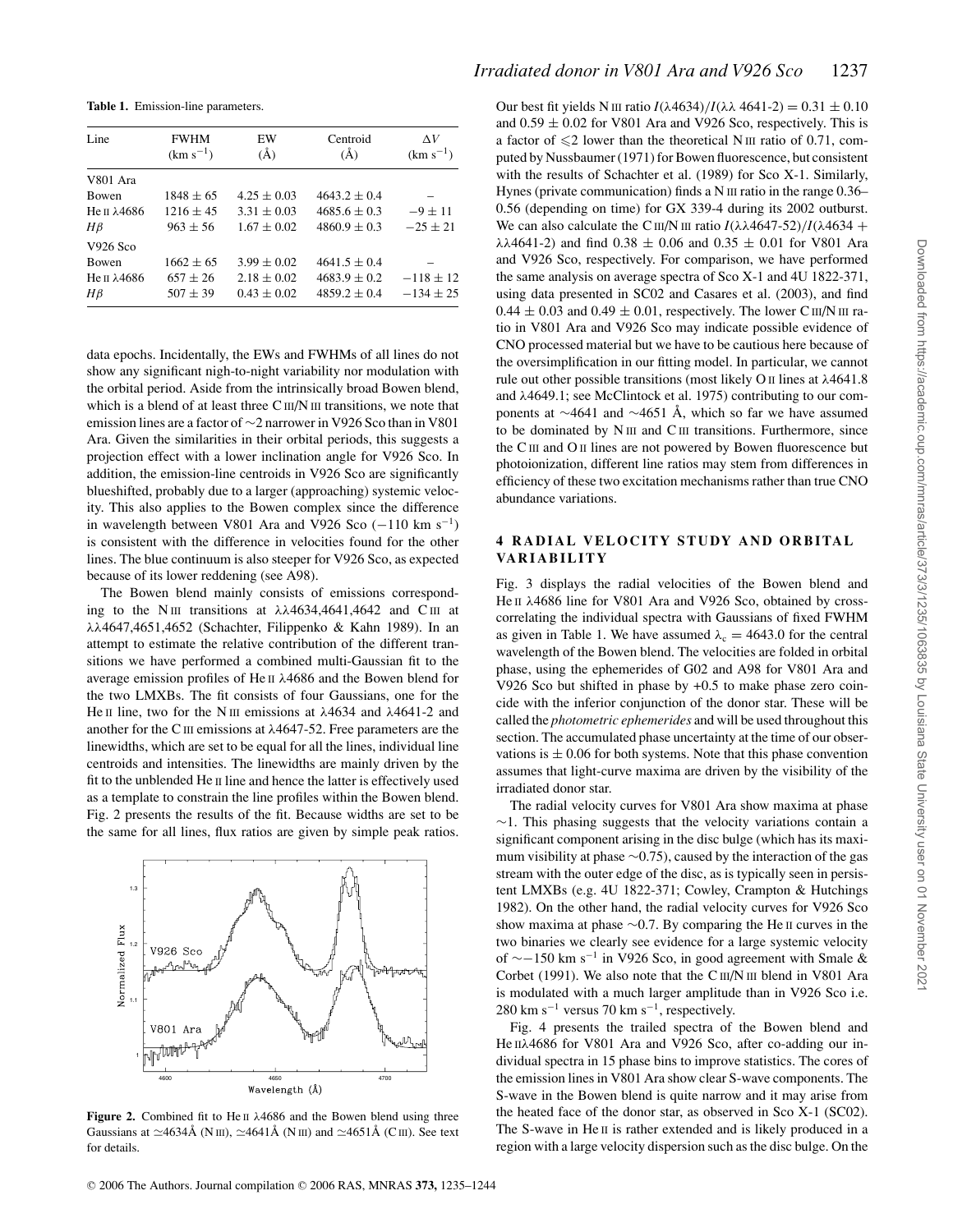

**Figure 3.** Radial velocity curves of the Bowen blend (top) and He II λ4686 in V801 Ara and V926 Sco.



**Figure 4.** Trailed spectra showing the orbital evolution of the Bowen blend and He II λ4686 in 15 phase bins using the photometric ephemerides.

other hand, the Bowen blend in V926 Sco is rather noisy and does not exhibit any clear components that are visible by eye. The He II trailed spectra do show a clear orbital modulation with complex structure.

Following our work on Sco X-1 (SC02) and 4U 1822-371 (Casares et al. 2003), we have applied the double-Gaussian technique (Schneider & Young 1980) to the wings of the He II λ4686 line in an attempt to estimate the radial velocity curve of the compact object. The trailed spectra presented in Fig. 4 demonstrate that the line cores are dominated by strong, complex, low-velocity components associated with asymmetric emission from the outer disc and/or the donor star, which we want to avoid. Therefore, by convolving the emission line with a double-Gaussian filter of sufficiently large Gaussian separation we can extract radial velocity

curves from the wings of the profile, which are expected to follow the motion of the compact star. We have used a double-Gaussian bandpass with FWHM =  $100 \text{ km s}^{-1}$  and relative Gaussian separations in the range  $a = 400 - 1400 \text{ km s}^{-1}$  in steps of 100 km s<sup>-1</sup>. In order to improve statistics, we have co-added our spectra in 15 phase bins using the photometric ephemerides. The radial velocity curves obtained for different Gaussian separations are subsequently fitted with sine waves of the form  $V(\phi) = \gamma + K \sin 2\pi (\phi - \phi_0)$ , fixing the period to the orbital value. The best-fitting parameters are displayed as a function of the Gaussian separation *a* in a diagnostic diagram (see Fig. 5).

In both cases, we see how the line cores are dominated by highamplitude ( $K \sim 200 \text{ km s}^{-1}$ ) S-waves which fade as we move to the line wings, where lower *K*-amplitudes of a few tens of  $km s^{-1}$ are found. On the other hand, the  $\gamma$  velocities are very steady throughout the profiles, with average values of ∼−30 (V801 Ara) and ∼−130 km s<sup>−</sup><sup>1</sup> (V926 Sco). The blue-to-red crossing phase for V926 Sco displays a smooth decreasing trend from the line core to the wings, whereas it is rather constant for V801 Ara, with an average value of  $\phi_0 \sim 0.7$ . We estimate that the velocity points start to be corrupted by continuum noise for Gaussian separations larger than  $a \sim 1000$  as indicated by the diagnostic parameter  $\sigma(K)/K$ (see Shafter, Szkody & Thorstensen 1986). Therefore, we decided to adopt the average values for the parameters obtained from the last two separations before  $\sigma(K)/K$  starts to rise i.e.  $a = 900-1000$  km s<sup>-1</sup> for V801 Ara and 1000–1100 km s<sup>−</sup><sup>1</sup> for V926 Sco. This yields  $K_1 = 93 \pm 25$  km s<sup>-1</sup>,  $\gamma = -42 \pm 4$  km s<sup>-1</sup>,  $\phi_0 = 0.68 \pm 0.03$  for V801 Ara and  $K_1 = 96 \pm 9$  km s<sup>-1</sup>,  $\gamma = -121 \pm 7$  km s<sup>-1</sup> and  $\phi_0$  $= 0.20 \pm 0.01$  for V926 Sco. The error bars have been adjusted to incorporate the scatter between different values within our preferred range. Note that  $\phi_0$  of V801 Ara is delayed by ∼0.18 with respect to the inferior conjunction of the compact object (dotted line in Fig. 5), as predicted by the photometric ephemerides. This is classically observed in interacting binaries and interpreted as contamination of the line wings by residual emission from the disc bulge/hotspot (Marsh 1998). On the other hand,  $\phi_0$  of V926 Sco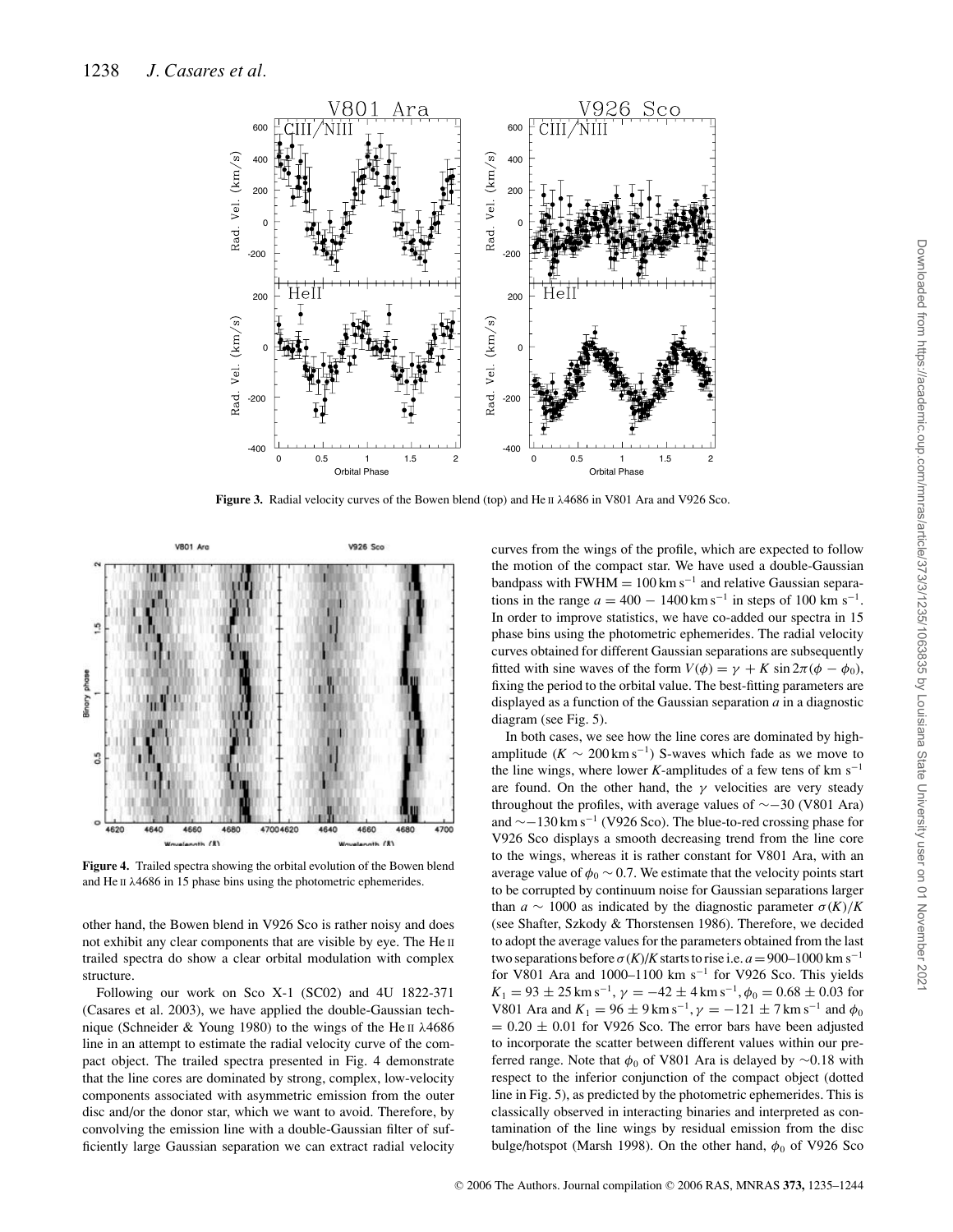

**Figure 5.** Diagnostic diagram for He II λ4686 in V801 Ara (solid circles) and V926 Sco (open circles). The dotted horizontal line marks  $\phi_0 = 0.5$  or the expected inferior conjunction of the compact object, according to the photometric ephemerides.

leads the inferior conjunction of the compact star by ∼0.30, according to the photometric ephemerides. Such a large shift is unexpected and a full discussion is diverted to Section 6. Furthermore, we also note the very asymmetric distributions obtained in the He II Doppler maps (see next section) which may invalidate the double-Gaussian technique. Therefore, the constraints on zero-phase,  $\gamma$ -velocity and *K*<sup>1</sup> (for V801 Ara) will be superseded in the following sections.

#### **5 BOWEN FLUORESCENCE FROM THE IRRADIATED COMPANION**

Doppler tomography enables us to map the brightness distribution of a binary system in velocity space through combining orbital phase spectra (see details in Marsh 2001). This is particularly effective when dealing with weak emission features which are barely detected or embedded by noise in individual spectra, such as our narrow Bowen emission lines. In order to compute Doppler images of the N III λ4640 fluorescence line in V801 Ara and V926 Sco we have rectified the individual spectra by subtracting a low-order spline fit to the continuum regions and rebinned them into a uniform velocity scale of 37 km s<sup>-1</sup> per pixel. Doppler images were subsequently computed using the photometric ephemerides and  $\gamma = -42$  and −121 km s<sup>−</sup><sup>1</sup> for V801 Ara and V926 Sco, respectively. The maps show compact spots shifted in phase by  $+0.03$  and  $-0.18$  with respect to the expected location of the donor star in the velocity maps (i.e. along the vertical  $V_y$  axis).<sup>1</sup> Assuming that these spots are

produced on the irradiated hemisphere of the donor star, as has been shown to be the case in Sco X-1 (SC02) and 4U 1822-371 (Casares et al. 2003), we correct the previous photometric ephemerides and derive the following *spectroscopic ephemerides*, which will be used in the remainder of this paper:

| $T_0(HJD) = 2452813.531(2) + 0.15804693(16)E$ | $^{(1)}$ |
|-----------------------------------------------|----------|
|-----------------------------------------------|----------|

and

 $T_0(HJD) = 2452813.495(3) + 0.19383351(32)E,$  (2)

where the zero-phase error comes from the uncertainty in the centroid position of the spots. Equation (1) corresponds to the ephemerides of V801 Ara and equation (2) to V926 Sco. With these ephemerides, the He II λ4686 maps of the two binaries show a crescent shape brightness distribution pointing towards emission from an extended disc bulge.

Following SC02, we have used the He II Doppler maps to refine the systemic velocities derived in the previous section. The  $\chi^2$  value of the map was calculated for a range of values of  $\gamma$ , and the best fit in terms of minimal  $\chi^2$  was achieved for  $\gamma \simeq$  $-39$  km s<sup>-1</sup> (V801 Ara) and  $\gamma \simeq -132$  km s<sup>-1</sup> (V926 Sco). The use of an incorrect systemic velocity has the effect of blurring bright spots into, as opposed to V801 Ara, elongated 'defocused' features in Doppler images. Therefore, as a further test, we have also computed N III  $\lambda$ 4640 maps for a set of γ-velocities in the range  $-200$  to  $+200$  km s<sup>-1</sup> and we looked for the best focused N III spots by computing the skewness using box sizes of 5, 10 and 20 pixels. We find that the most symmetric and compact spots are found for  $γ$  values in the range  $-29$  to  $-39$  km s<sup>-1</sup> (V801 Ara) and 137-143 km s<sup>-1</sup> (V926 Sco). Therefore, we decided to adopt  $\gamma$  =  $-34 \pm 5$  km s<sup>-1</sup> (V801Ara) and  $\gamma = -140 \pm 3$  km s<sup>-1</sup> (V926 Sco) and these are the values that we have used in the final Doppler maps, which are presented in Fig. 6. The N III maps reveal compact bright spots which we interpret as irradiated emission from the inner hemisphere of the donor star. These spots are obviously located along the vertical axis because of our ephemerides definition. We have calculated the position of these spots by computing their centroids using the centring algorithm CENTROID in IRAF<sup>2</sup> and find  $K_{\text{em}} =$  $277 \pm 22$  km s<sup>-1</sup> (V801 Ara) and  $226 \pm 22$  km s<sup>-1</sup> (V926 Sco). We note that  $K_{\text{em}}$  is very weakly dependent on  $\gamma$ , with only a 10 km s<sup>-1</sup> drift when  $\gamma$  varies by  $\pm 20$  km s<sup>-1</sup> around our central value. Therefore, our *K*em determinations seem very robust and they represent strict lower limits to the true radial velocity semiamplitude  $K_2$  of the donor stars because they must arise from the irradiated hemisphere facing the neutron star. Further confirmation of our system parameters is provided by the appearance of the sharp CIII/N III transitions after co-adding all the spectra in the rest frame of the N III  $\lambda$ 4640 emission-line region (see Fig. 7). Note that we have not attempted to compute Doppler images of the  $H\beta$  lines because these are contaminated by phase-variable absorption components, as was also the case in 4U 1822-371 (e.g. Casares et al. 2003). Absorption violates the principles of Doppler tomography and makes it very difficult to interpret the corresponding Doppler images.

#### **6 DISCUSSION**

The detection of  $N \text{ III}$   $\lambda$ 4640 fluorescence emission from the irradiated donor in V801 Ara and V926 Sco provides new absolute

<sup>&</sup>lt;sup>1</sup> Note that the grey-scale in the N  $\text{III}$  maps have been set to enhance the contrast of the sharp components. This is the reason why these maps do not show any trace of emission from the underlying broad component.

<sup>&</sup>lt;sup>2</sup> IRAF is distributed by the National Optical Astronomy Observatories, which are operated by the Association of Universities of Research in Astronomy, Inc., under cooperative agreement with the National Science Foundation.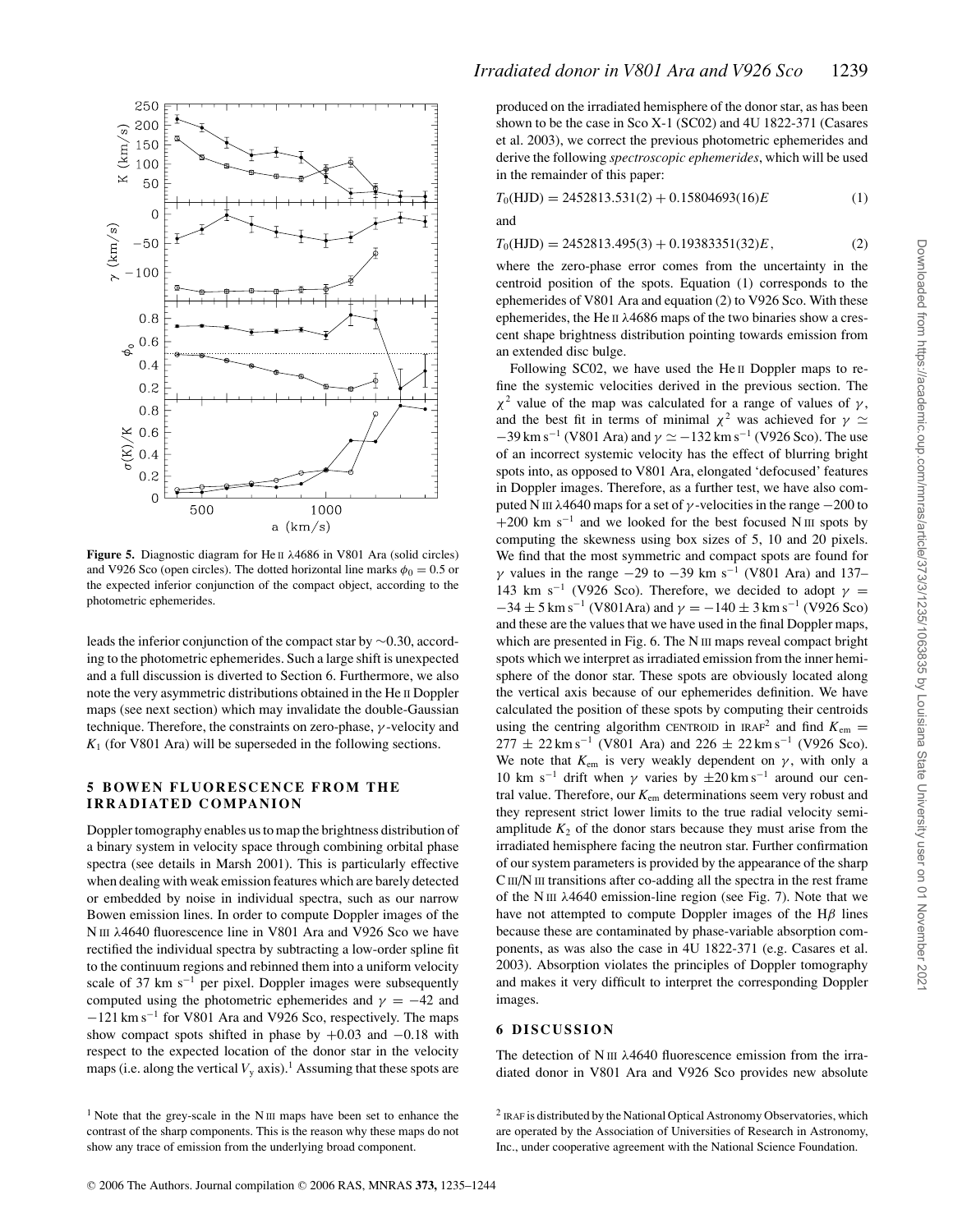

**Figure 6.** Doppler maps of He II λ4686 (left-hand panels) and N III λ4640 (right-hand panels) for V801 Ara and V926 Sco, computed using our spectroscopic ephemerides. Systemic velocities  $\gamma = -34$  and  $-140$  km s<sup>-1</sup> were adopted for V801 Ara and V926 Sco, respectively. For comparison, we also plot the gas stream trajectory (in units of 0.1 R*L*1) and Roche lobe of the donor star for the case of  $K_2 = 360 \text{ km s}^{-1}$  (V801 Ara) and  $K_2 = 298 \text{ km s}^{-1}$ (V926 Sco). A mass ratio  $q = 0.27$  has been assumed for the two binaries.



**Figure 7.** Average spectra of V801 Ara (left-hand panel) and V926 Sco (right-hand panel). Top spectra have been Doppler corrected in the rest frame of the donor using the spectroscopic ephemerides and the *K*-velocity amplitudes derived from the bright spots in the N  $III$   $\lambda$ 4640 Doppler images. The narrow N III and C III lines are clearly seen in the Bowen blend. These are smeared out and cannot be detected in the straight averages shown at bottom. Noise has been filtered using a 2-pixel boxcar smoothing.

(spectroscopic) ephemerides and opens the possibility to derive the first constraints on the dynamical masses of these two LMXBs. In the light of the new ephemerides, the photometric light-curve maxima of V801 Ara take place at phase  $0.47 \pm 0.06$  (with the uncertainty dominated by error propagation of the G02 ephemerides) and, therefore, they are consistent with X-ray irradiation of the donor star. On

the other hand, light-curve maxima in V926 Sco are located at orbital phase  $0.68 \pm 0.06$ . This is in between the maximum visibility of the irradiated donor and the disc bulge and hence it would imply that light-curve maxima arise by a combination of these two emitting regions. However, we note that the uncertainty in the photometric ephemerides of V926 Sco is likely to be higher than stated in A98 due to the limited number of arrival times fitted and their large scatter (Augusteijn, private communication). Therefore, it is possible that light-curve maxima in V926 Sco are also consistent with superior conjunction of the irradiated donor star. This is the most likely scenario because it would be hard to understand an emission source peaking at phase ∼0.8 in an irradiation-dominated environment without invoking some strange (and stable) disc configuration.

We have also determined the systemic velocities for the two binaries i.e.  $-34 \pm 5$  km s<sup>-1</sup> (V801 Ara) and  $-140 \pm 3$  km s<sup>-1</sup> (V926 Sco). These can be compared with  $V_r$ , the radial velocity, relative to the local standard of rest, due to Galactic rotation at the location of the binaries. For the case of V801 Ara, we take  $l = 332.9°$ ,  $b =$ −4.8◦ and *d* = 6–7 kpc, based on peak fluxes of radius-expansion X-ray bursts for  $M_1 = 1.4-2$  M<sub> $\odot$ </sub> (Galloway et al. 2005). Assuming the Galactic rotation curve of Nakanishi & Sofue (2003) we find *V<sub>r</sub>* in the range  $-103$  to  $-111$  km s<sup>-1</sup>. This is much larger than our systemic velocity which could be explained through the recoil velocity gained by the binary during the supernova explosion which formed the neutron star. Thus, we can set a lower limit to the kick velocity in V801 Ara of  $\approx$ 70 km s<sup>-1</sup>. Regarding V926 Sco, we take  $l = 346.1°$ ,  $b = -7.0°$  and a distance  $d = 9.1$  kpc (for a canonical 1.4 M<sub> $\odot$ </sub> neutron star, see A98). The Galactic rotation curve at the position of V926 Sco yields  $V_r = -111 \text{ km s}^{-1}$ , close but significantly lower than our systemic velocity. The difference might also be ascribed to a kick velocity received by the neutron star at birth or, alternatively, a neutron star mass of  $\simeq$  1.7 M<sub> $\odot$ </sub>. Note that the latter implies a larger distance of  $d = 10$  kpc and hence  $V_r =$  $-140$  km s<sup>-1</sup>.

#### **6.1 System parameters for V801 Ara**

The N<sub>III</sub>  $\lambda$ 4640 spot in the Doppler map yields  $K_{\text{em}} = 277 \pm$  $22 \text{ km s}^{-1}$ . It must arise on the inner hemisphere of the donor and hence it sets a lower limit to the velocity semi-amplitude of the companion's centre of mass  $K_2$ . In order to find the real  $K_2$  we need to calculate the *K*-correction or  $K_{em}/K_2$  for the case of emission lines in illuminated atmospheres, which depends mainly on the binary mass ratio  $q = M_2/M_1$  (with  $M_2, M_1$  the masses of the donor and compact star, respectively) and the disc flaring angle  $\alpha$ . The *K*-correction has been calculated by Muñoz-Darias, Casares & Martínez-Pais (2005) using an irradiation binary code which includes shadowing by an axisymmetric flared disc. The results are tabulated as a function of  $q$ ,  $\alpha$  and the inclination angle *i* in table 1 of their paper, although the dependence on *i* is very weak. The *K*-correction is constrained between  $\alpha = 0$  (i.e. we neglect disc shadowing) and the geometric limit set by emission from the irradiated limb of the donor, i.e.  $K_{\text{em}}/K_2 < 1 - 0.213 q^{2/3} (1+q)^{1/3}$  (see Muñoz-Darias et al. 2005).

An upper limit on *q* is established by taking  $M_1 \ge 1.4 M_{\odot}$  and  $M_2 \leqslant 0.48 \,\mathrm{M}_{\bigodot}$ , the largest possible zero-age main-sequence (ZAMS) star fitting in a 3.79 h period Roche lobe (Tout et al. 1996), which leads to  $q \le 0.34$ . As a first approach, one can assume the empirical mass–radius relation for low-mass stars in cataclysmic variables and LMXBs (see e.g. Warner 1995; Smith & Dhillon 1998) which yields  $M_2 \simeq 0.32$ . This, combined with a canonical neutron star of  $M_1 \simeq 1.4 \,\mathrm{M}_{\odot}$ , would lead to a plausible  $q \sim 0.23$ . The *K*-correction for  $K_{\text{em}} = 277 \pm 22 \text{ km s}^{-1}$  and  $q \sim 0.23$  would yield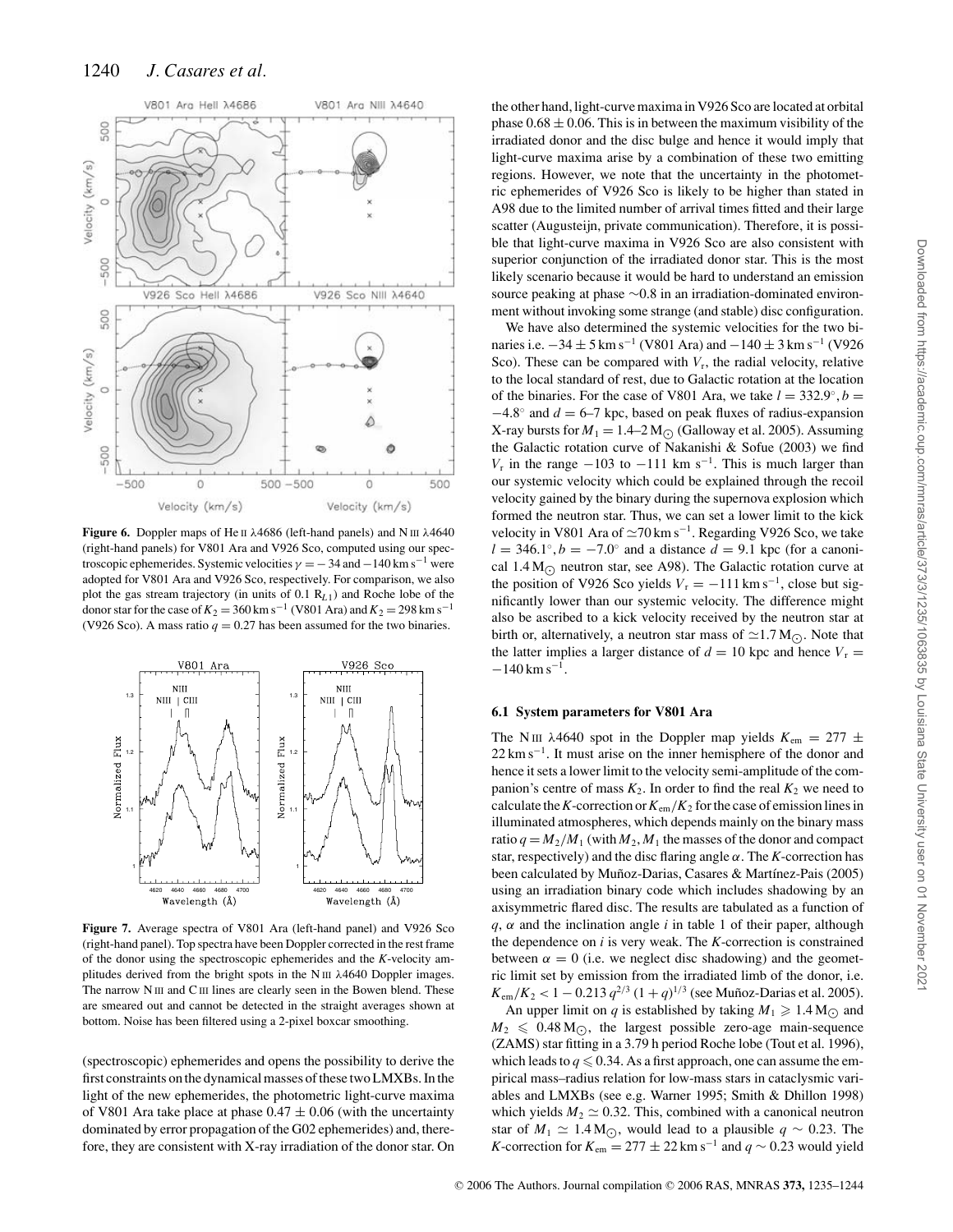$303 < K_2 < 404$  km s<sup>-1</sup>, where we have adopted the coefficients for the case  $i = 40°$  in table 1 of Muñoz-Darias et al. (2005) because V801 Ara is not eclipsing.

A more refined *K*-correction requires a knowledge of *q*. This can be constrained by the rotational broadening  $V_{\text{rot}}$  sin *i* of the companion star which, for the case of synchronous rotation, is related to *q* through

$$
V_{\text{rot}} \sin i \simeq 0.462 K_2 q^{1/3} (1+q)^{2/3} \tag{3}
$$

(Wade & Horne 1988). A lower limit to  $V_{\text{rot}} \sin i$  can be estimated from the width of the sharp N III fluorescence emission in the Doppler-corrected average spectrum. This is because emission lines arise not from the entire Roche lobe but from the irradiated part only. A multi-Gaussian fit to the Bowen profile presented in Fig. 7 gives FWHM (N III  $\lambda$ 4640) = 140 ± 21 km s<sup>-1</sup>, which includes the effect of our intrinsic instrumental resolution (70 km s<sup>-1</sup>). This has been accounted for by broadening a Gaussian template of FWHM =  $70 \text{ km s}^{-1}$  between 10 and 200 km s<sup>-1</sup>, in steps of 10 km s<sup>-1</sup>, using a Gray rotational profile (Gray 1992) without limb-darkening, because fluorescence lines arise in optically thin conditions. Our simulation indicates that  $V_{\text{rot}}$  sin  $i = 92 \pm 16$  km s<sup>-1</sup> is equivalent to FWHM =  $140 \pm 21$  km s<sup>-1</sup>. On the other hand, by substituting  $V_{\text{rot}} \sin i \geqslant 76 \,\text{km} \,\text{s}^{-1}$  and the *K*-correction for  $\alpha > 0$ ° into equation (3), one finds a secure lower limit  $q \ge 0.08$ .

An upper limit to the rotational broadening of the donor star is set by  $V_{\text{rot}} \sin i = 2\pi R_2 \sin i/P$ . By assuming that the donor must be more evolved than a ZAMS star within a 3.79-h Roche lobe, then  $R_2 \leq 0.44 \, \text{R}_{\bigodot}$  (Tout et al. 1996). This, together with *i*  $\leq 78°$  (lack of X-ray eclipses for  $q \ge 0.08$ ), yields  $V_{\text{rot}} \sin i \le 138 \text{ km s}^{-1}$ .

Further constraints are provided by the study of burst oscillations which can set limits to the neutron star's projected velocity  $K_1 (= qK_2)$ . SM02 derived 90  $\le K_1 \le 175$  km s<sup>-1</sup> by fitting the frequency drift of highly coherent X-ray pulsations observed in an 800 s interval during a superburst. They used a circular orbit model and fixed the zero phase to the ephemeris of G02. We have used our new spectroscopic ephemeris to reanalyse the superburst pulsation data in order to better constrain  $K_1$ . Based on our spectroscopic ephemeris, the pulsation interval during the superburst from V801 Ara comes slightly earlier in orbital phase by 0.032 cycles as compared to the G02 ephemeris. We fit the pulsation data (see SM02 for details on the phase timing analysis) to a circular orbit model with the reference epoch fixed to our new  $T_0$ , and we also fixed the orbital period (using the G02 value). This leaves two free parameters, the projected neutron star velocity,  $K_1$ , and the rest-frame spin frequency,  $v_0$ . We find acceptable fits with a reference epoch within the  $\pm 1 \sigma$  range for our spectroscopic  $T_0$ . The inferred  $K_1$ velocity ranges from 90 to 113 km s<sup>-1</sup> as  $T_0$  ranges over  $\pm 1\sigma$ . The best-fitting  $\chi^2$  values range from 14.6 to 10.6 (with seven degrees of freedom) over this same range, that is, higher velocities are modestly favoured, but given the shortness of the pulse train compared to the orbital period, we do not consider these differences as significant. With the reference epoch fixed, the statistical error on the velocity is much smaller than the range given above, so 90–113 km s<sup>-1</sup> is a robust range for  $K_1$  at the  $\pm 1\sigma$  limits of  $T_0$ . The best-fitting  $v_0$  ranges from 582.041 43 to 582.095 48 Hz, and which may help constrain future searches for a persistent millisecond pulsar in V801 Ara. Fig. 8 summarizes the results of the new timing analysis.

Fig. 9 summarizes all our restrictions in the  $K_2 - q$  parameter space i.e.  $0^\circ \le \alpha \le \max$ , *V*<sub>rot</sub> sin *i* = 76–138 km s<sup>-1</sup> and  $K_1$  = 90–  $113 \text{ km s}^{-1}$ . The shaded area indicates the region allowed by our constraints, which yields  $q = 0.21 - 0.34$  and  $K_2 = 286 - 433$  km s<sup>-1</sup>. These imply a mass function  $f(M) = M_1 \sin^3 i/(1+q)^2 = 0.76 \pm \sqrt{1 + (1+q)^2} = 0.76 \pm \sqrt{1 + (1+q)^2} = 0.76 \pm \sqrt{1 + (1+q)^2} = 0.76 \pm \sqrt{1 + (1+q)^2} = 0.76 \pm \sqrt{1 + (1+q)^2} = 0.76 \pm \sqrt{1 + (1+q)^2} = 0.76 \pm \sqrt{1 + (1+q)^2} = 0.76 \pm \sqrt{1 + (1+q)^2} = 0.76 \pm \sqrt{1 + ($ 



in the disc flaring angle.

**6.2 System parameters for V926 Sco**

The same reasoning can be applied to V926 Sco. The spot in the N III λ4640 map yields  $K_{em} = 226 \pm 22$  km s<sup>−1</sup> whereas the ZAMS mass–radius relation for a 4.65-h Roche lobe leads to  $M_2 \le 0.58$  M<sub>O</sub> (Tout et al. 1996) and hence  $q \le 0.41$ . On the other hand, we measure FWHM (N III λ4640) =  $115 \pm 23$  km s<sup>-1</sup> which, after deconvolution of the instrumental resolution using Gray rotation profiles as above, yields  $V_{\text{rot}} \sin i \geq 71 \pm 21 \text{ km s}^{-1}$ . This lower limit, combined with the *K*-correction for  $\alpha > 0^{\circ}$  and equation (3), yields  $q \ge 0.05$  and,



**Figure 8.** Top panel: dynamic Fourier power contours showing the excursion in oscillation frequency during the 2001 February 22 superburst from 4U 1636-53 (V801 Ara) with the best-fitting orbit model overlayed. Time zero for the *x*-axis is MJD 519 62.7102 530 038 (TDB) Bottom panel: pulse phase residuals for the best-fitting model.



must be between  $\alpha = 0^{\circ}$  and maximum, whereas the rotational broadening is constrained between the observed  $V_{\text{rot}}$  sin *i*  $\approx$  76 and 138 km s<sup>-1</sup>, the maximum allowed for a ZAMS star in a 3.8 h period and for  $i \leq 78^\circ$ . The shaded area represents the  $K_1$  solution obtained from a reanalysis of the

Downloaded from https://academic.oup.com/mnras/article/373/3/1235/1063835 by Louisiana State University user on 01 November 202 Downloaded from https://academic.oup.com/mnras/article/373/3/1235/1063835 by Louisiana State University user on 01 November 2021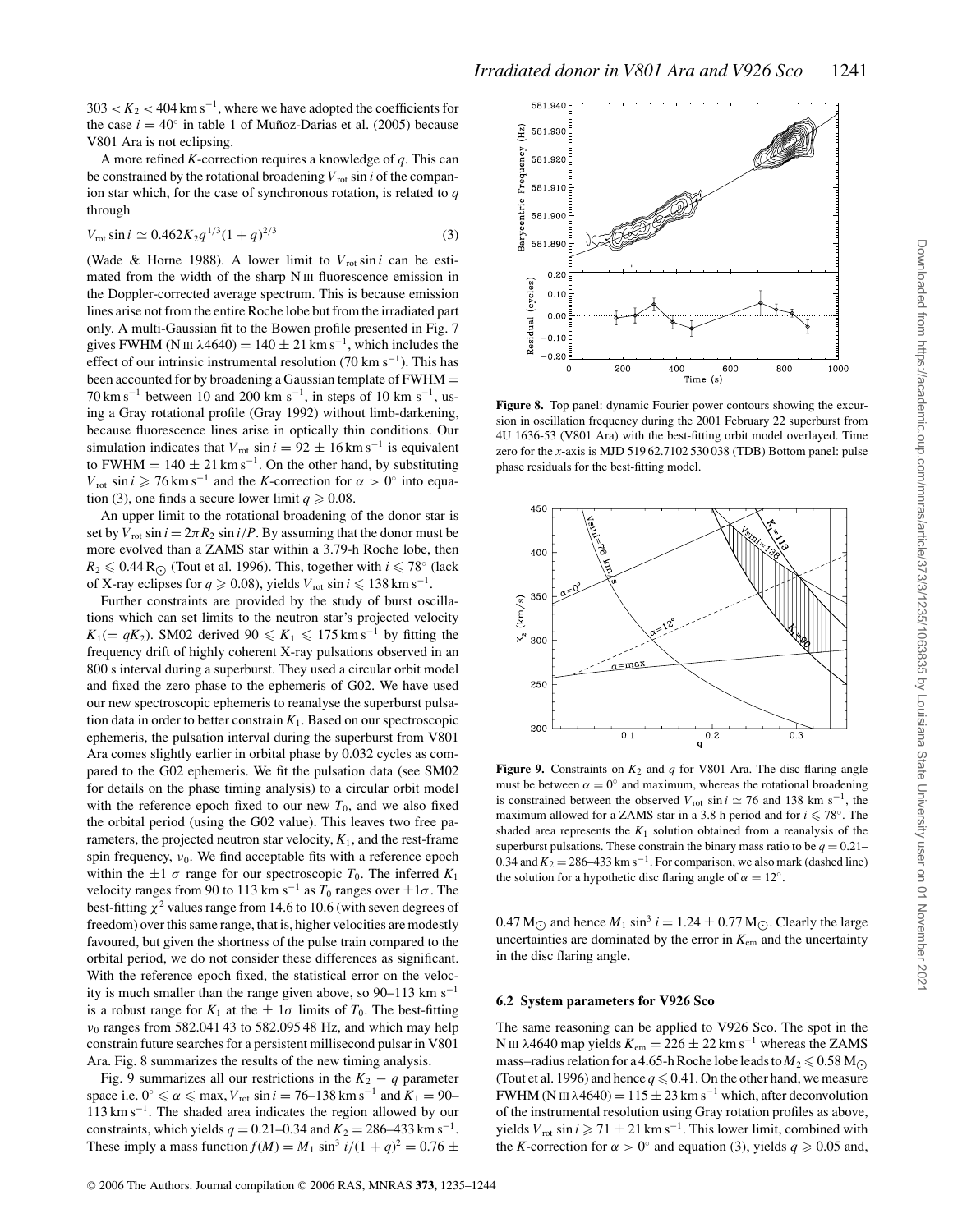

**Figure 10.** Same as Fig. 9 but for V926 Sco, but with no pulsation constraints yet.

**Table 2.** System parameters.  $T_0$  indicates zero phase or inferior conjunction of the donor star. Orbital periods *P*orb are from G02 and A98.

| Parameter                          | 4U 1636-536<br>V801 Ara | 4U 1735-444<br>V926 Sco |
|------------------------------------|-------------------------|-------------------------|
| $P_{\text{orb}}$ (d)               | 0.15804693(16)          | 0.19383351(32)          |
| $T_0$ (HJD $-2452000$ )            | $813.531 \pm 0.002$     | $813.495 \pm 0.003$     |
| $\gamma$ (km s <sup>-1</sup> )     | $-34\pm 5$              | $-140 \pm 3$            |
| $K_{\rm em}$ (km s <sup>-1</sup> ) | $277 \pm 22$            | $226 + 22$              |
| $q(M_2/M_1)$                       | $0.21 - 0.34$           | $0.05 - 0.41$           |
| $K_1$ (km s <sup>-1</sup> )        | $90 - 113$              |                         |
| $K_2$ (km s <sup>-1</sup> )        | $360 \pm 74$            | $298 \pm 83$            |
| $f(M)$ (M $\odot$ )                | $0.76 \pm 0.47$         | $0.53 \pm 0.44$         |
| i(°)                               | $36 - 60$               | $27 - 60$               |

hence  $i \leq 80^\circ$ . And, under the assumption that the donor star is more evolved than a ZAMS star, the Roche lobe geometry implies  $R_2 \leq$ 0.54 R<sub> $\odot$ </sub> which, for *i*  $\leq 80^\circ$ , leads to  $V_{\text{rot}} \sin i \leq 137 \text{ km s}^{-1}$ .

All these restrictions translate into constraints on the  $K_2 - q$  plane which are presented in Fig. 10. The allowed region results in  $q =$ 0.05–0.41 and  $K_2 = 215-381 \text{ km s}^{-1}$ , depending on the value of  $\alpha$ . These numbers imply  $f(M) = 0.53 \pm 0.44$  M<sub> $\odot$ </sub> and, thus,  $M_1 \sin^3 i =$  $0.80 \pm 0.71$  M $\odot$ . Unfortunately, we do not have any constraints on  $K<sub>1</sub>$  from burst oscillations and hence our mass restrictions are not as well constrained as for V801 Ara. Our best estimates of the system parameters for both objects are presented in Table 2.

#### **6.3 Constraints on the inclination**

Further constraints on the stellar masses require the knowledge of the binary inclination. While strict upper limits are set by the absence of X-ray eclipses, lower limits can be established by combining  $M_1 \leqslant 3.1 \, \text{M}_\odot$  (the maximum mass allowed for a stable neutron star, Rhoades & Ruffini 1974) with our mass function and *q* restrictions. This leads to  $i = 36°-74°$  and  $27°-80°$  for V801 Ara and V926 Sco, respectively. In addition, the physical model of Frank, King & Lasota (1987) indicates  $i \leq 60°$  due to the lack of X-ray dips.

On the other hand, we mentioned in Section 3 that the factor of  $\sim$ 2 narrowness of the He II  $\lambda$ 4686 profile in V926 Sco with respect to V801 Ara indicates a lower inclination. To test this hypothesis, we have produced Doppler-corrected averages for V801 Ara and V926 Sco by co-adding all the spectra in two bins centred at orbital phases



**Figure 11.** Doppler-corrected averages of V801 Ara (left-hand panel) and V926 Sco (right-hand panel) in the rest frame of the donor star. Top spectra present averages between orbital phases 0.25 and 0.75 and bottom spectra between 0.75 and 0.25. The sharp C<sub>III</sub>/N<sub>III</sub> components in V801 Ara are clearly more intense around phase 0.5 than 0, suggesting a higher inclination binary. Spectra have been smoothed by a 2-pixel boxcar.

0.0 and 0.5, when the visibility of the irradiated face of the donor is minimum and maximum, respectively. These spectra are presented in Fig. 11 and show a marked difference for the two binaries: the narrow C III/N III lines become significantly enhanced around phase 0.5 (top spectra) for V801 Ara, but not much difference is seen in V926 Sco between phases 0.5 and 0. This clearly supports a higher inclination angle in V801 Ara. Furthermore, the relative contribution of the N III λ4640 line with respect to the broad base, as estimated through a multi-Gaussian fit, is a factor of ∼2 larger for V801 Ara than for V926 Sco. This can be taken as the relative contributions of the heated donor and disc, and hence, strongly suggests that V801 Ara is seen at a higher inclination angle than V926 Sco. This seems at odds with the fact that the optical light curves in V801 Ara and V926 Sco display similar amplitudes,  $A \approx 0.2$  mag (van Amerongen, Pedersen & van Paradijs 1987; van Paradijs et al. 1990). However, de Jong, van Paradijs & Augusteijn (1996) have shown that lightcurve amplitudes are more sensitive to  $\alpha$  than *i*, which might simply imply a thicker disc in V926 Sco and hence light-curve amplitudes cannot be taken as a simple indication of the inclination angle.

#### **6.4 Mass estimate and evolutionary scenarios**

Meyer & Meyer-Hofmeister (1982) analysed the effects of X-ray heating in the vertical structure of discs and demonstrated that these are strongly correlated. Even in the absence of irradiation, they found a disc opening angle of ∼6◦. de Jong et al. (1996) modelled the effects of irradiation in optical light curves and, by comparing with observations of LMXBS, they inferred a mean disc opening angle of 12◦. Most of their systems are short-period LMXBs, just like V801 Ara and V926 Sco, and hence it seems justified to speculate what our system parameters would be in this particular case.

Regarding V801 Ara,  $\alpha = 12^\circ$  leads to  $q \approx 0.25-0.30$ ,  $K_2 \approx 356-$ 375 km s<sup>-1</sup> (see dashed line in Fig. 9) and hence  $f(M) \simeq 0.81 \pm 0.81$  $0.07$  M<sub> $\odot$ </sub> and  $M_1 \sin^3 i \simeq 1.32 \pm 0.13$  M $\odot$ . Assuming that the donor star is a 0.48 - M<sub> $\odot$ </sub> ZAMS, then  $M_1 \simeq 1.6$ –1.9 M<sub> $\odot$ </sub> and  $i \simeq 60$ –71<sup>°</sup>. On the other hand, a canonical  $1.4 M_{\odot}$  would imply an evolved donor with  $M_2 \simeq 0.35-0.42 \,\mathrm{M}_{\odot}$  and  $i \geq 71^{\circ}$ , which is difficult to reconcile with the absence of X-ray eclipses, dips and the low amplitude of the optical modulation (see Section 6.3). Therefore,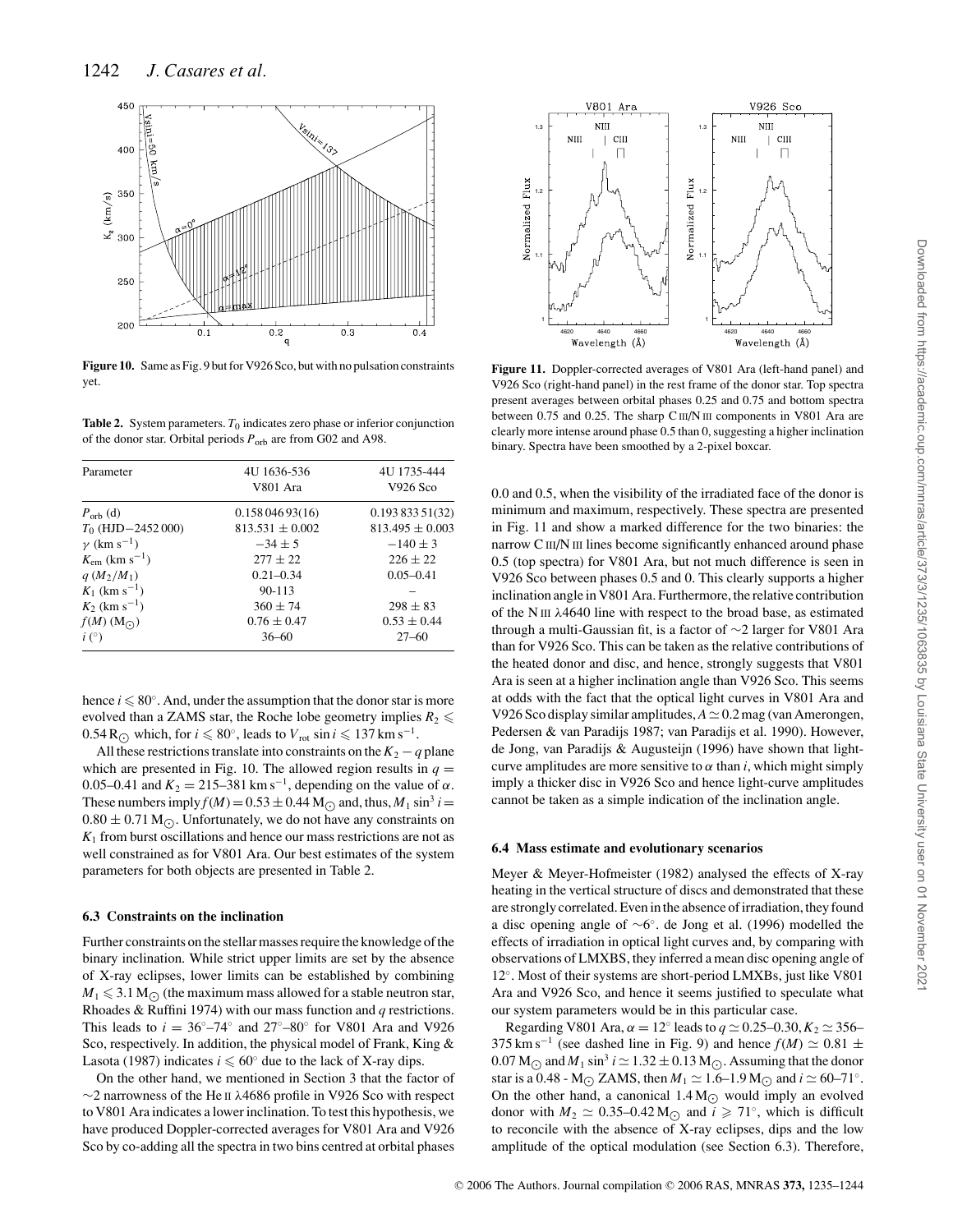a flaring angle of  $\alpha \simeq 12^\circ$  seems to support scenarios with ZAMS donors and massive neutron stars. These masses can be reproduced by recent evolutionary scenarios where some LMXBs are supposed to descend from binaries with high-mass donors (Schenker & King 2002). These are significantly evolved at the begining of the masstransfer phase and mass is transferred in a thermal time-scale until mass ratio reverses, which can result in the accretion of several tenths of solar masses by the neutron star. This would make V801 Ara similar to other LMXBs such as 4U 1822-371 (Muñoz-Darias et al. 2005).

However, it is also possible to accommodate a canonical neutron star with a MS donor and a plausible inclination angle by pushing the disc flaring angle to higher values. For instance,  $\alpha = 16^\circ$  leads to  $q \approx 0.30{\rm -}0.34$ ,  $f(M) \approx 0.51$  M<sub> $\odot$ </sub> and  $M_1 \sin^3 i \approx 0.88$  M $\odot$ . Then, for  $M_1 = 1.4 \text{ M}\odot$ ,  $M_2 \simeq 0.45 \text{ M}\odot$  and  $i \simeq 57^\circ$ . These masses would be consistent with standard evolutionary pictures where donors in LMXBs descend from slightly evolved low-mass stars through dynamically stable mass transfer and result in slightly undermassive stars.

Note also that  $\alpha < 12^\circ$  are virtually ruled out because this would imply higher  $K_2$  and  $f(M)$  values which result in massive neutron stars and very high inclinations. For instance,  $\alpha = 8^\circ$  leads to  $f(M) \simeq 0.96 \,\mathrm{M}_{\odot}$  and  $M_1 \sin^3 i \simeq 1.5 \,\mathrm{M}_{\odot}$ . Then, for  $i \leq 76^{\circ}$  (lack of X-ray eclipses),  $M_1 \geqslant 1.7$  M<sub> $\odot$ </sub> whereas a plausible  $i \simeq 57^\circ$  yields  $M_1 \simeq 2.6$  M<sub> $\odot$ </sub>.

The case of V926 Sco is unfortunately unconstrained because of the lack of an X-ray mass function. For example, assuming  $\alpha =$ 12° leads to *q* ≥ 0.09–0.38, *f*(*M*) ≥ 0.22–0.68 M<sub>○</sub> and *M*<sub>1</sub> sin<sup>3</sup> *i* ≥ 0.29–1.07 M<sub> $\odot$ </sub>. The allowed range in  $M_1$  and  $M_2$  is too wide as to impose any useful restriction on possible evolutionary scenarios. More, higher resolution data are required to measure the N III  $\lambda$ 4640 flux and  $V_{\text{rot}}$  sin *i* as a function of orbital phase, from which tighter constraints on the inclination and disc flaring angle can be set. This, together with the determination of the X-ray mass function for V926 Sco through pulse delays of burst oscillations and smaller errors in the *K*em determinations, is expected to provide stronger limits on the stellar masses and the evolutionary models for these two LMXBs (see e.g. Mu˜noz-Darias et al. 2005).

#### **7 CONCLUSIONS**

The main results of this paper are summarized as follows.

(i) We have presented the first detection of the donor stars in the bursters LMXBs V801 Ara (=4U 1636−536) and V926 Sco (=4U 1735−444) through N III λ4640 fluorescent emission caused by irradiation.

(ii) The narrow  $N \text{ III}$   $\lambda$ 4640 spots in the Doppler maps define  $K_{\text{em}} = 277 \pm 22 \text{ km s}^{-1}$  (V801 Ara) and  $K_{\text{em}} = 226 \pm 22 \text{ km s}^{-1}$ (V926 Sco), and a new set of*spectroscopic* ephemerides which lend support to the assumption that photometric modulation is driven by the visibility of the irradiated donor stars. On the other hand, the phasing of the radial velocity curves of He II  $\lambda$ 4684 and the Bowen blend suggests that these lines are mainly associated with the disc bulge. Our spectroscopic ephemerides, combined with burst oscillations data for V801 Ara, enables us to refine the neutron star's projected velocity to  $K_1 = 90-113$  km s<sup>-1</sup> for this particular system.

(iii) Following Muñoz-Darias et al. (2005), we have computed the *K*-corrections for the two LMXBs and obtain  $K_2 = 360 \pm 100$ 74 km s<sup>-1</sup>, *q* = 0.21 − 0.34, *f*(*M*) = 0.76 ± 0.47 M<sub>○</sub> (V801 Ara) and  $K_2 = 298 \pm 83$  km s<sup>-1</sup>,  $q = 0.05 - 0.41$ ,  $f(M) = 0.53 \pm 0.44$  M<sub>O</sub> (V926 Sco). Both systems are seen at intermediate inclination angles in the range  $i \approx 30-60^\circ$ , with V801 Ara having the higher inclination of the two.

(iv) Regarding V801 Ara, disc flaring angles  $\alpha \leq 8^\circ$  seem to be ruled out because of the high inclinations implied. Opening angles  $\alpha \simeq 12^{\circ}$  support massive neutron stars and main-sequence donors which may descend from intermediate-mass X-ray binaries as predicted by some evolutionary models (Schenker & King 2002). Alternatively, higher opening angles  $\alpha \simeq 16^{\circ}$  are consistent with canonical neutron stars and main-sequence (or slightly evolved) donors which have evolved from standard LMXBs through a dynamically stable mass-transfer phase.

(v) The lack of an X-ray mass function in V926 Sco prevents to set tighter constraints to the *K*-correction, mass estimates and evolutionary history in this LMXB.

#### **ACKNOWLEDGMENTS**

We thank the referee Thomas Augusteijn for helful comments to this manuscript. MOLLY and DOPPLER software developed by T. R. Marsh is gratefully acknowledged. JC acknowledges support from the Spanish Ministry of Science and Technology through the project AYA2002-03570. DS acknowledges a Smithsonian Astrophysical Observatory Clay Fellowship as well as support through NASA GO grants NNG04GG96G and NNG04G014G. Based on data collected at the European Southern Observatory, Monte Paranal, Chile.

#### **REFERENCES**

- Augusteijn T., van der Hooft F., de Jong J. A., van Kerkwijk M. H., van Paradijs J., 1998, A&A, 332, 561 (A98)
- Casares J., Steeghs D., Hynes R. I., Charles P. A., O'Brien K., 2003, ApJ, 590, 1041
- Corbet R. H. D., Thorstensen J. R., Charles P. A., Menzies J. W., Naylor T., Smale A. P., 1986, MNRAS, 222, 15P
- Cornelisse R., Steeghs D., Casares J., Barnes A. D., Charles P. A., Hynes R. I., O'Brien K. 2006, MNRAS, submitted
- Cowley A. P., Crampton D., Hutchings J. B., 1882, ApJ, 255, 596
- de Jong J. A., van Paradijs J., Augusteijn T., 1996, A&A, 314, 484
- Frank J., King A. R., Lasota J.-P., 1987, A&A, 178, 137
- Galloway D. K., Psaltis D., Muno M. P., Chakrabarty D., 2006, ApJ, 639, 1033
- Giles A. B., Hill K. M., Strohmayer T. E., Cummings N., 2002, ApJ, 568, 279 (G02)
- Gray D.F., 1992, The observation and Analysis of Stellar Photospheres. CUP 20. Wiley-Interscience, New York
- Hasinger G., van der Klis M., 1989, A&A, 225, 79
- Haswell C. A., King A. R., Murray J. R., Charles P. A., 2001, MNRAS, 321, 475
- Hellier C., Mason K. O., 1989, MNRAS, 239, 715
- Horne K., 1986, PASP, 98, 609
- Hynes R. I., Steeghs D., Casares J., Charles P. A., O'Brien K., 2003, ApJ, 583, L95
- Marsh T. R., 1998, in Howell S., Kuulkerss E., Woodward C., eds, ASP Conf. Ser. Vol. 137, Wild Stars in the Old West. Astron. Soc. Pac., San Francisco, p. 236
- Marsh T. R., 2001, in Boffin H. M. J., Steeghs D., Cuypers J., eds, Astrotomography, Indirect Imaging Methods in Observational Astronomy (Lecture Notes in Physics), vol., 573. Springer, Berlin, p. 1
- Meyer F., Meyer-Hofmeister E., 1982, A&A, 106, 34
- McClintock J. E., Canizares C., Tarter C. B., 1975, ApJ, 198, 641
- Muñoz-Darias T., Casares J., Martínez-Pais I. G., 2005, ApJ, 635, 502
- Nakanishi H., Sofue Y., 2003, PASJ, 55, 191
- Nussbaumer H., 1971, ApJ, 170, 93
- Paczynski B., 1971, Ann. Rev. A&A, 9, 183